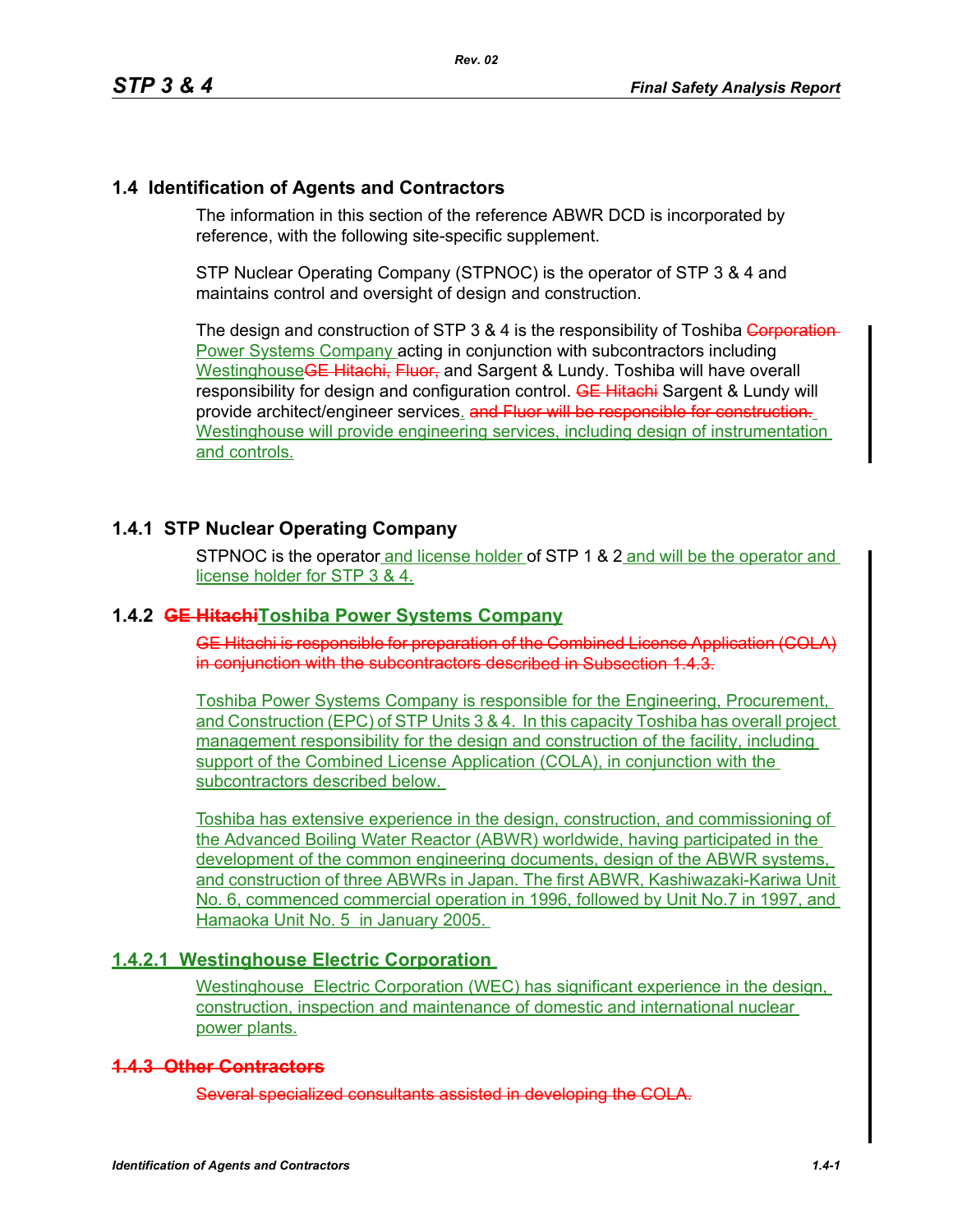## **1.4.3.1 Tetra Tech NUS, Inc.**

Tetra Tech NUS, Inc. performed data collection and analysis, and prepared sections of the Final Safety Analysis Report (FSAR) and Environmental Report (ER), including socioeconomics/demographics, ecology and ecological impacts of construction and operation, land and water use impacts of construction and operation, transmission system impacts of construction and operation, radiological impacts of operation, uranium fuel cycle and transportation of radioactive materials impacts, and environmental impacts of postulated accidents.

Tetra Tech NUS, Inc. has prepared sections of the FSAR and ER for several Early Site Permit (ESP) and COLAs, including the North Anna and Vogtle ESP applications, and the V.C. Summer and Calvert Cliffs COLAs. In addition, Tetra Tech NUS has prepared ERs for license renewal applications for more than 30 nuclear plants.

#### **1.4.3.2 MACTEC Engineering and Consulting, Inc.**

MACTEC Engineering and Consulting, Inc. (MACTEC) performed geotechnical field investigations and laboratory testing in support of FSAR Section 2.5, Geology, Seismology, and Geotechnical Engineering. That effort included performing standard penetration tests; obtaining core samples and rock cores; performing cone penetrometer tests; cross-hole seismic tests; and laboratory tests of soil and rock samples; installing ground water observation wells; and preparing a data report.

MACTEC has implemented subsurface site geotechnical investigations for several projects. These include the Vogtle and North Anna ESP applications, and the V.C. Summer, North Anna, and Vogtle COLAs. MACTEC is also involved with other ESP applications and COLAs presently being developed.

#### **1.4.3.3 William Lettis & Associates, Inc.**

William Lettis & Associates, Inc. (WLA) performed geologic mapping and the characterization of seismic sources in support of FSAR Section 2.5, including literature review, geologic field reconnaissance, review and evaluation of existing seismic source characterization models, identification and characterization of any new or different sources, and preparation of the related FSAR sections.

WLA has implemented geologic reconnaissance investigations and research tosupport ESP applications and COLAs for several projects. These include the Vogtle and North Anna ESP applications, and the Calvert Cliffs and V.C. Summer COLAs. WLA is also involved with other ESP applications and COLAs presently beingdeveloped.

#### **1.4.3.4 Risk Engineering, Inc.**

Risk Engineering, Inc. (REI) performed probabilistic seismic hazard assessments and related sensitivity analyses in support of FSAR Section 2.5. These assignments included sensitivity analyses of seismic source parameters and updated ground motion attenuation relationships, development of updated safe shutdown earthquake ground motion values, and preparation of the related FSAR sections.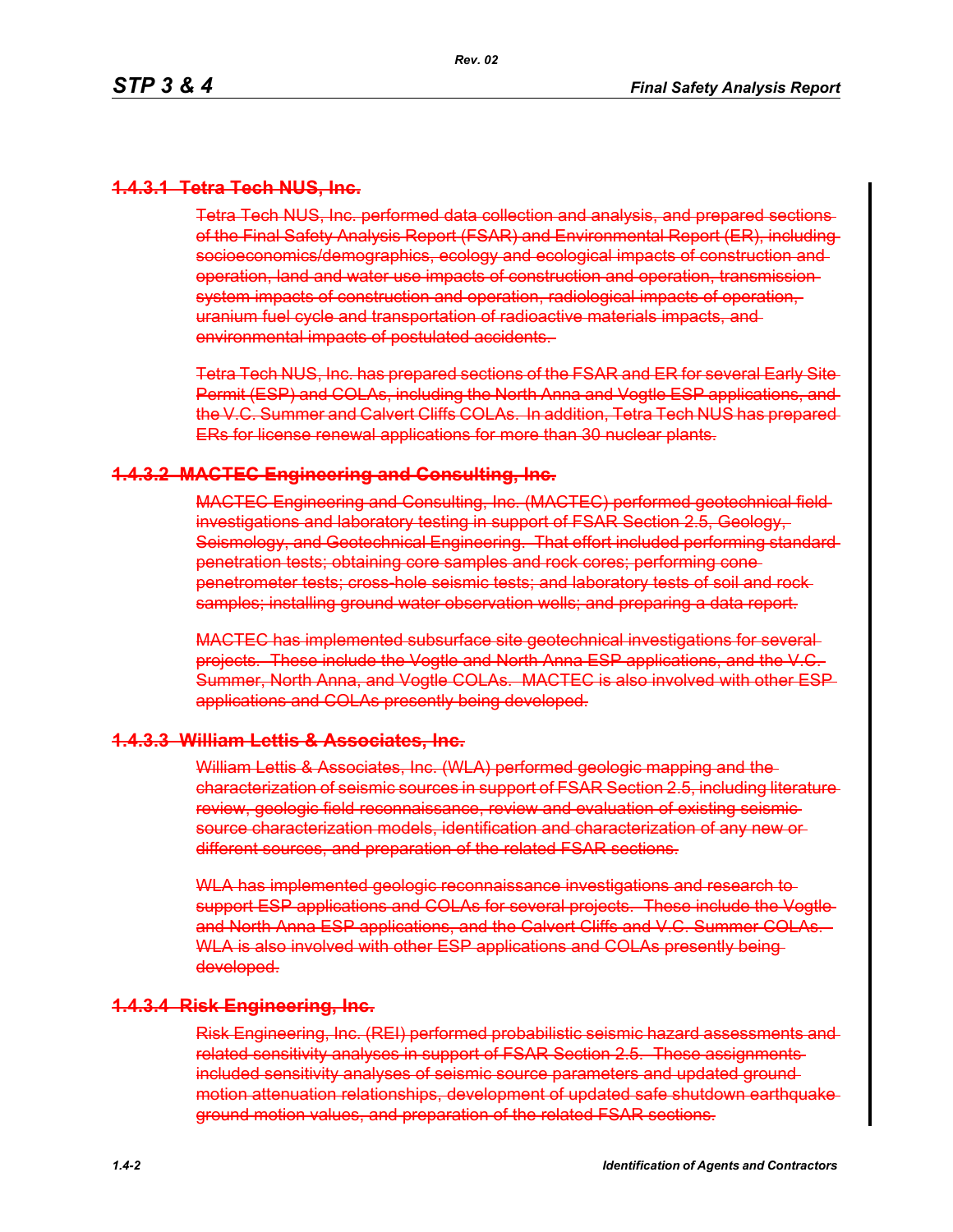REI has performed probabilistic seismic hazard analyses to support ESP applications and COLAs for several projects. These include the Vogtle and North Anna ESP applications, and the Calvert Cliffs, V.C. Summer, and North Anna COLAs. REI is also involved with other ESP applications and COLAs presently being developed.

### **1.4.3.5 Bechtel**

Bechtel supports project licensing primarily with regard to the ER and site characterization. Bechtel, headquartered in San Francisco, is the nation's largest power contractor. Bechtel has a history of supporting the nuclear power industry, beginning with the construction in 1950 of the EBR-1 reactor. Since then, Bechtel has engineered and constructed more than 60,000 MWe of nuclear power capacity worldwide. Currently, Bechtel has 40,000 employees and has completed 22,000 projects in 140 different countries around the globe.

## **1.4.3 Sargent & Lundy**

Sargent & Lundy provides engineering services for STP 3 & 4, specifically the design of the Nuclear Island, including the Reactor Building, Control Building, Radwaste Building and Ultimate Heat Sink.

For more than 100 years Sargent & Lundy has provided comprehensive consulting, engineering, design, and analysis for electric power generation and power delivery projects worldwide. Sargent & Lundy has a large, highly experienced staff solely dedicated to the energy business.

## **1.4.4 Other Contractors**

Several specialized consultants assisted in developing the COLA.

# **1.4.4.1 Tetra Tech NUS, Inc.**

Tetra Tech NUS, Inc. performed data collection and analysis, and prepared sections of the Final Safety Analysis Report (FSAR) and Environmental Report (ER), including socioeconomics/demographics, ecology and ecological impacts of construction and operation, land and water use impacts of construction and operation, transmission system impacts of construction and operation, radiological impacts of operation, uranium fuel cycle and transportation of radioactive materials impacts, and environmental impacts of postulated accidents.

Tetra Tech NUS, Inc. has prepared sections of the FSAR and ER for several Early Site Permit (ESP) and COLAs, including the North Anna and Vogtle ESP applications, and the V.C. Summer and Calvert Cliffs COLAs. In addition, Tetra Tech NUS has prepared ERs for license renewal applications for more than 30 nuclear plants.

# **1.4.4.2 MACTEC Engineering and Consulting, Inc.**

MACTEC Engineering and Consulting, Inc. (MACTEC) performed geotechnical field investigations and laboratory testing in support of FSAR Section 2.5, Geology, Seismology, and Geotechnical Engineering. That effort included performing standard penetration tests; obtaining core samples and rock cores; performing cone